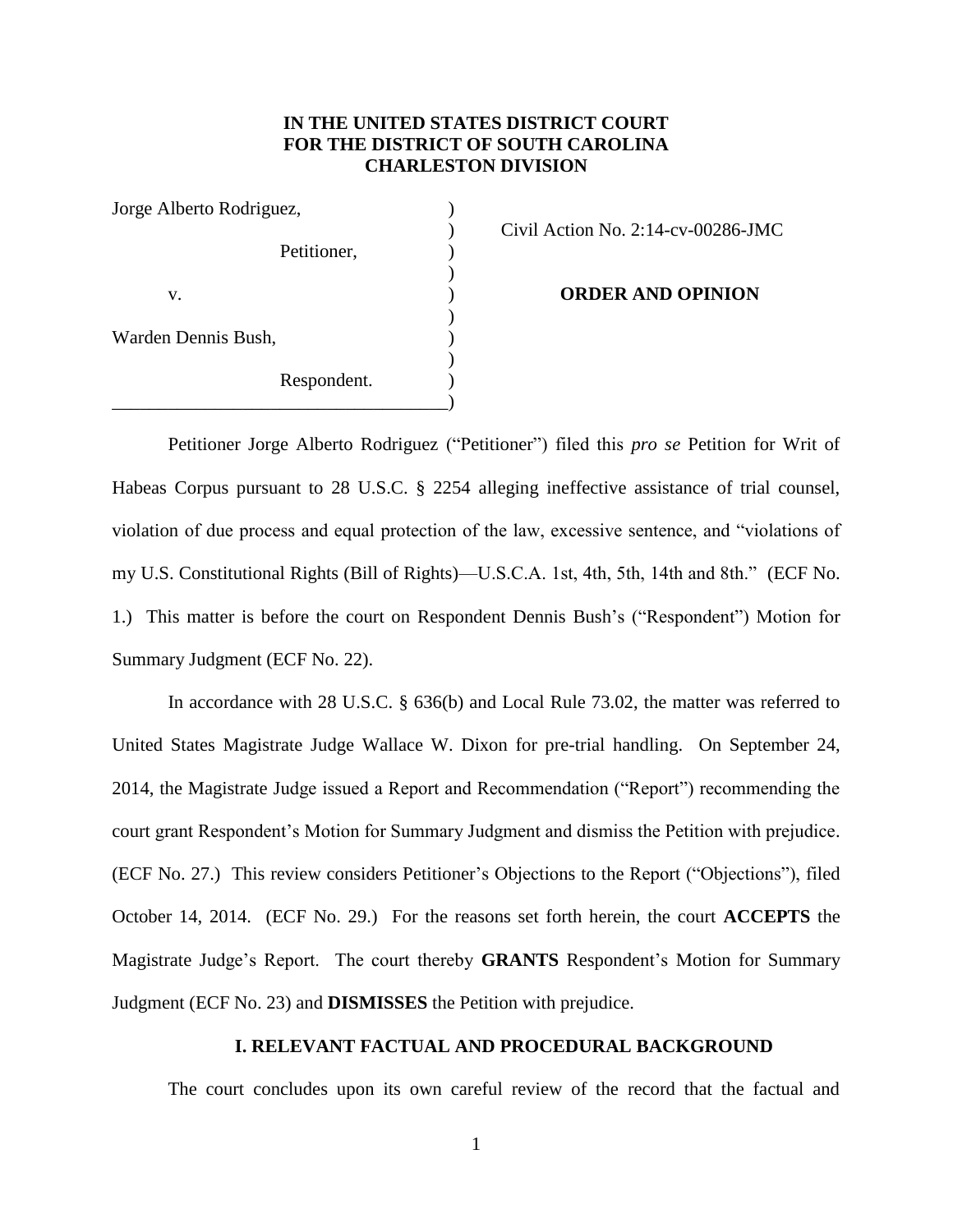procedural summation in the Magistrate Judge's Report is accurate, and the court adopts this summary as its own. (*See* ECF No. 27.) The court will only recite herein facts pertinent to the analysis of Petitioner's Objections.

Petitioner is currently housed in Broad River Correctional Institution, having transferred from Lee Correctional Institution, where he was housed at the time he filed the Petition. (ECF No. 1 at 1; *see* South Carolina Department of Corrections Incarcerated Inmate Search, http://public.doc.state.sc.us/scdc-public/.) Both institutions are within the South Carolina Department of Corrections. In December 2003, Petitioner was tried *in absentia* and convicted by a jury of trafficking in cocaine over 200 grams, possession of a weapon during the commission of a violent crime, and pointing and presenting a firearm. (ECF No. 27 at 4.) Petitioner was sentenced to twenty-five (25) years in prison for the trafficking charge and five (5) years each for each weapon charge. (*Id.*) Petitioner did not appeal the conviction or sentence. (*Id.*)

On February 17, 2005, Petitioner filed an application for Post-Conviction Relief ("PCR"), asserting ineffective assistance of counsel, which was dismissed on August 6, 2008. (*Id.* at 4-5.) Petitioner filed a second PCR application on January 25, 2010, which was dismissed on November 16, 2010. (*Id.* at 5.) Petitioner filed a PCR appeal, which was dismissed on June 9, 2011. (*Id.* at 6.) The Supreme Court of South Carolina denied Petitioner's writ of certiorari on December 5, 2013. (*Id.*)

Petitioner filed this Petition on February 3, 2014, alleging four grounds: (1) ineffective assistance of trial counsel, (2) violation of due process and equal protection of the law, (3) excessive sentence, and (4) "violations of my U.S. Constitutional Rights (Bill of Rights)— U.S.C.A. 1st, 4th, 5th, 14th and 8th." (ECF No. 1 at 5-12.) Respondent filed a Motion for Summary Judgment on June 27, 2014. (ECF Nos. 22, 23.)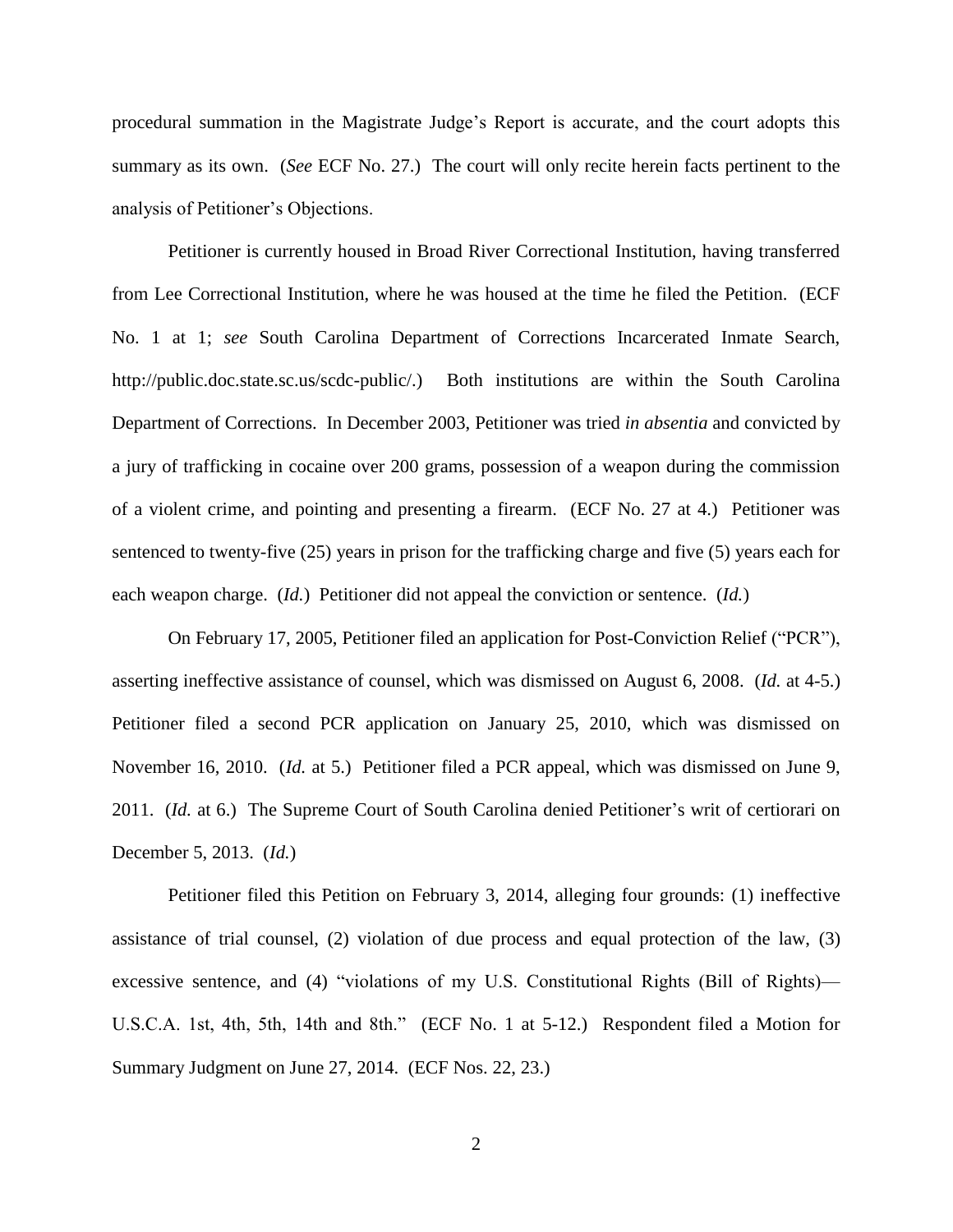On September 24, 2014, the Magistrate Judge issued the Report recommending the court grant Respondent's Motion and dismiss the Petition with prejudice. (ECF No. 27.) In the Report, the Magistrate Judge found that Grounds 2, 3, and 4 were procedurally defaulted, as Petitioner had not raised these claims for relief in any of his state court proceedings. (*Id.* at 11.) Further, the Magistrate Judge found that Petitioner could not demonstrate cause and prejudice to excuse the default. (*Id.*) On Ground 1, the Magistrate Judge found that Petitioner could not demonstrate that the state court was unreasonable when it determined that his trial counsel was not ineffective under the standard set forth in *Strickland v. Washington,* 466 U.S. 688 (1984).

Petitioner timely filed his Objections on October 14, 2014. (ECF No. 29.)

### **II. LEGAL STANDARD AND ANALYSIS**

The Magistrate Judge's Report is made in accordance with 28 U.S.C. § 636(b)(1) and Local Civil Rule 73.02 for the District of South Carolina. The Magistrate Judge makes only a recommendation to this court. The recommendation has no presumptive weight. The responsibility to make a final determination remains with this court. *See Matthews v. Weber*, 423 U.S. 261, 270-71 (1976). This court is charged with making a *de novo* determination of those portions of the Report to which specific objections are made, and the court may accept, reject, or modify, in whole or in part, the Magistrate Judge's recommendation, or recommit the matter with instructions. *See* 28 U.S.C. § 636 (b)(1).

Objections to a Report and Recommendation must specifically identify portions of the Report and the basis for those objections. Fed. R. Civ. P. 72(b). "[I]n the absence of a timely filed objection, a district court need not conduct a *de novo* review, but instead must 'only satisfy itself that there is no clear error on the face of the record in order to accept the recommendation.'" *Diamond v. Colonial Life & Acc. Ins. Co.*, 416 F.3d 310, 316 (4th Cir. 2005)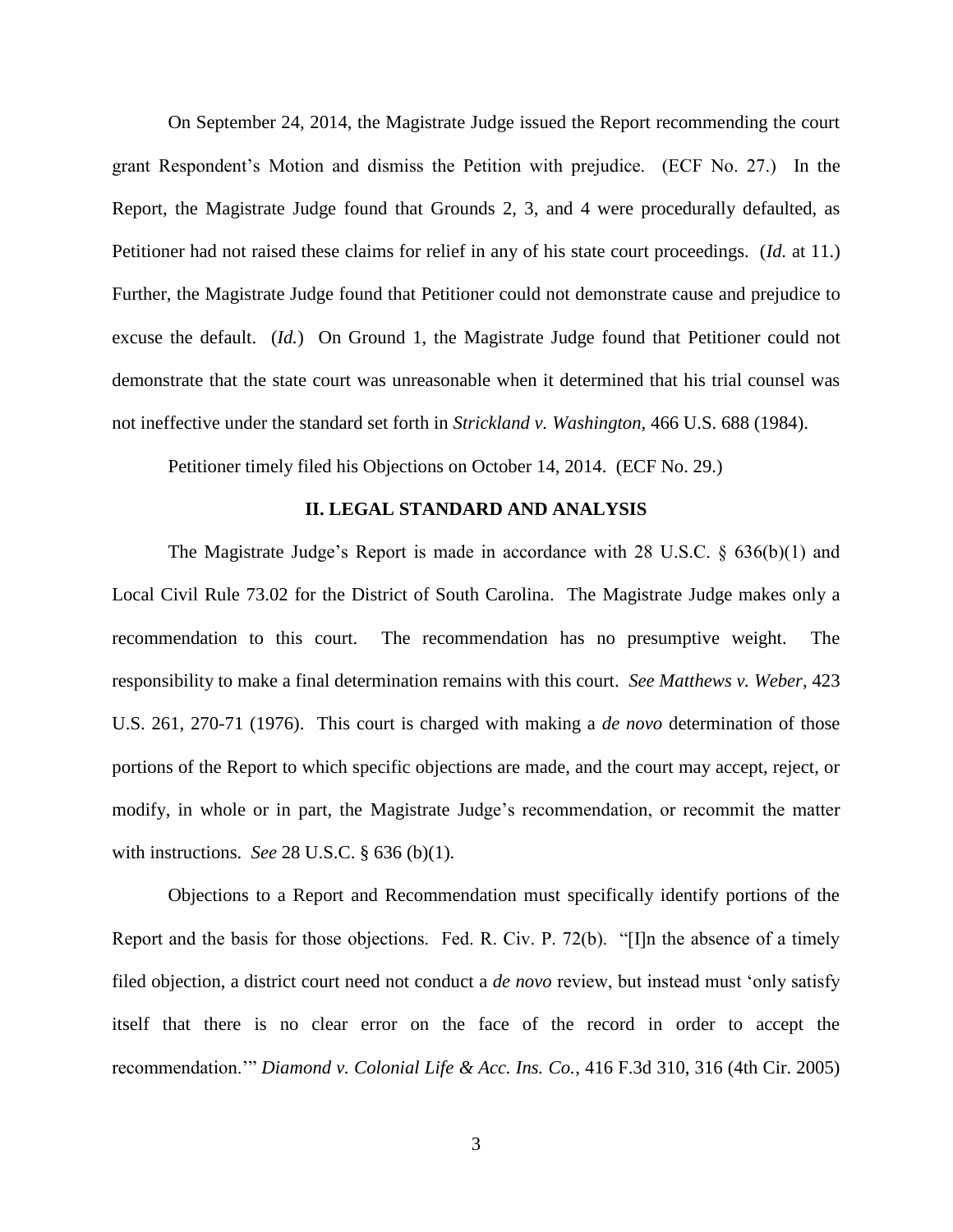(quoting Fed. R. Civ. P. 72 advisory committee's note). Failure to timely file specific written objections to a Report will result in a waiver of the right to appeal from an Order from the court based upon the Report. 28 U.S.C. § 636(b)(1); *Thomas v. Arn*, 474 U.S. 140, 155 (1985); *Wright v. Collins*, 766 F.2d 841 (4th Cir. 1985); *United States v. Schronce*, 727 F.2d 91, 94 (4th Cir. 1984). If the petitioner fails to properly object because the objections lack the requisite specificity, then *de novo* review by the court is not required.

As Petitioner is a *pro se* litigant, the court is required to liberally construe his arguments. *Gordon v. Leeke*, 574 F.2d 1147, 1151 (4th Cir. 1978). The court addresses those arguments that, under the mandated liberal construction, it has reasonably found to state a claim. *Barnett v. Hargett*, 174 F.3d 1128, 1133 (10th Cir. 1999).

Petitioner's Objections are a word-for-word repetition of his Motion for Denial of Summary Judgment (ECF No. 26), which the Magistrate Judge had available for review at the time the Report was issued. The Magistrate Judge was not persuaded by Petitioner's arguments and Petitioner offers no argument as to why the Magistrate Judge was mistaken in not finding his arguments persuasive. In fact, the Petitioner makes no reference to the Report at all. As such, Petitioner's Objections lack the requisite specificity required by Federal Rule of Civil Procedure 72(b). Because Petitioner failed to properly object to the Report with specificity, the court does not need to conduct a *de novo* review and instead must "only satisfy itself that there is no clear error on the face of the record in order to accept the recommendation." *Diamond,* 416 F.3d at 315. The court does not find clear error and accepts the Report by the Magistrate Judge.

#### **III. CONCLUSION**

Based on the aforementioned reasons and a thorough review of the Report of the Magistrate Judge and the record in this case, the court **ACCEPTS** the Report of the Magistrate